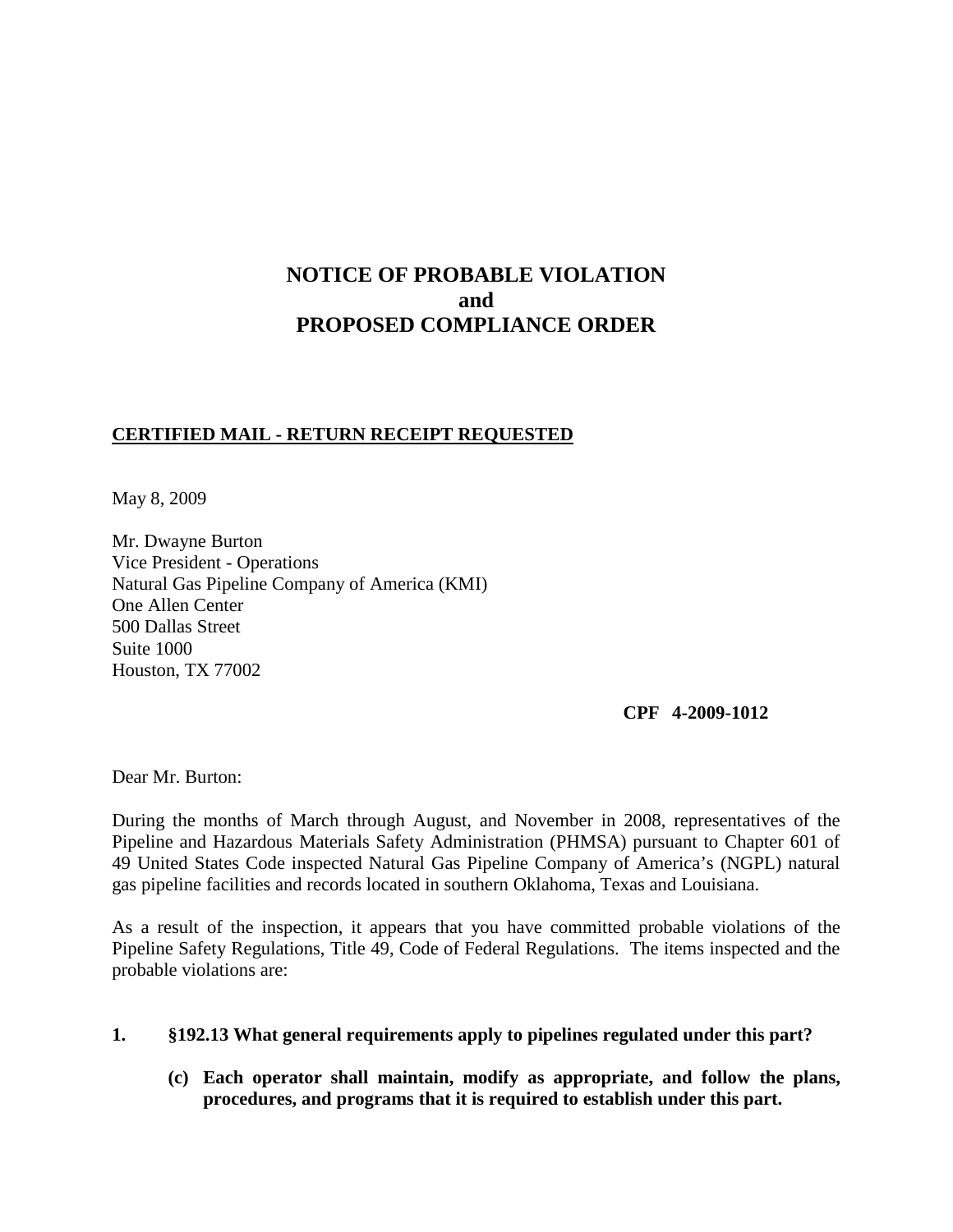In reviewing welder qualification, it was noted that a company welder had taken the annual Welder Qualification Tests 1 and 2 on 4/10/2007. The Operator's procedures, *O&M 401/C1061, Welder Qualification and Testing, §3.2 Company Welder Tests* states, *'Company welders shall pass annual visual (O&M Procedure 406 – Weld Inspection and Testing) and destructive tests to be qualified for the appropriate procedure. A Company welder will complete the annual test and any subsequent retests no later than April 1. A Company welder must pass Tests 1 and 2 to be qualified.'*

The individual missed the annual interval for qualification by 9 days in 2007.

## **2. §192.481 Atmospheric corrosion control: Monitoring.**

- **(b) During inspections the operator must give particular attention to pipe at soil-toair interfaces, under thermal insulation, under disbonded coatings, at pipe supports, in splash zones, at deck penetrations, and in spans over water.**
- **(c) If atmospheric corrosion is found during an inspection, the operator must provide protection against the corrosion as required by Sec. 192.479.**

NGPL monitors atmospheric corrosion of above ground pipeline facilities once each calendar year. The NGPL O&M Procedure, *O&M 918, Inspecting for Atmospheric Corrosion, § 3.2 Atmospheric Corrosion Monitoring and Inspection Frequency* follows Sec. 192.481 and establishes an interval of 3 years not to exceed 39 months.

At the following locations, the Sycamore Meter/Tap facility, Energex/TransOK Bryan County Meter/Tap facility, and Delhi/Panola Meter Facility, the above ground meter station piping had signs of atmospheric corrosion at the pipe supports where metal-to-metal contact is present. The lack of an insulating material between the meter piping and the supports could allow the formation of a corrosion cell and if not corrected may present an unsafe condition. At the Erath/Henry Hub pig trap piping, the filter/separator piping at Compressor Station 346, and the Slug Catcher Pressure Regulator facility at Compressor Station 342, there were signs of atmospheric corrosion. The atmospheric corrosion at Compressor Station 342 had been noted on follow-up work orders by NGPL personnel in March 2006, April 2007, and April 2008 as 'Poor'.

NGPL has not addressed the corrosion to-date and has not provided prompt remedial action.

## **3. §192.705 Transmission lines: Patrolling.**

**(a) Each operator shall have a patrol program to observe surface conditions on and adjacent to the transmission line right-of-way for indications of leaks construction activity, and other factors affecting safety and operation.**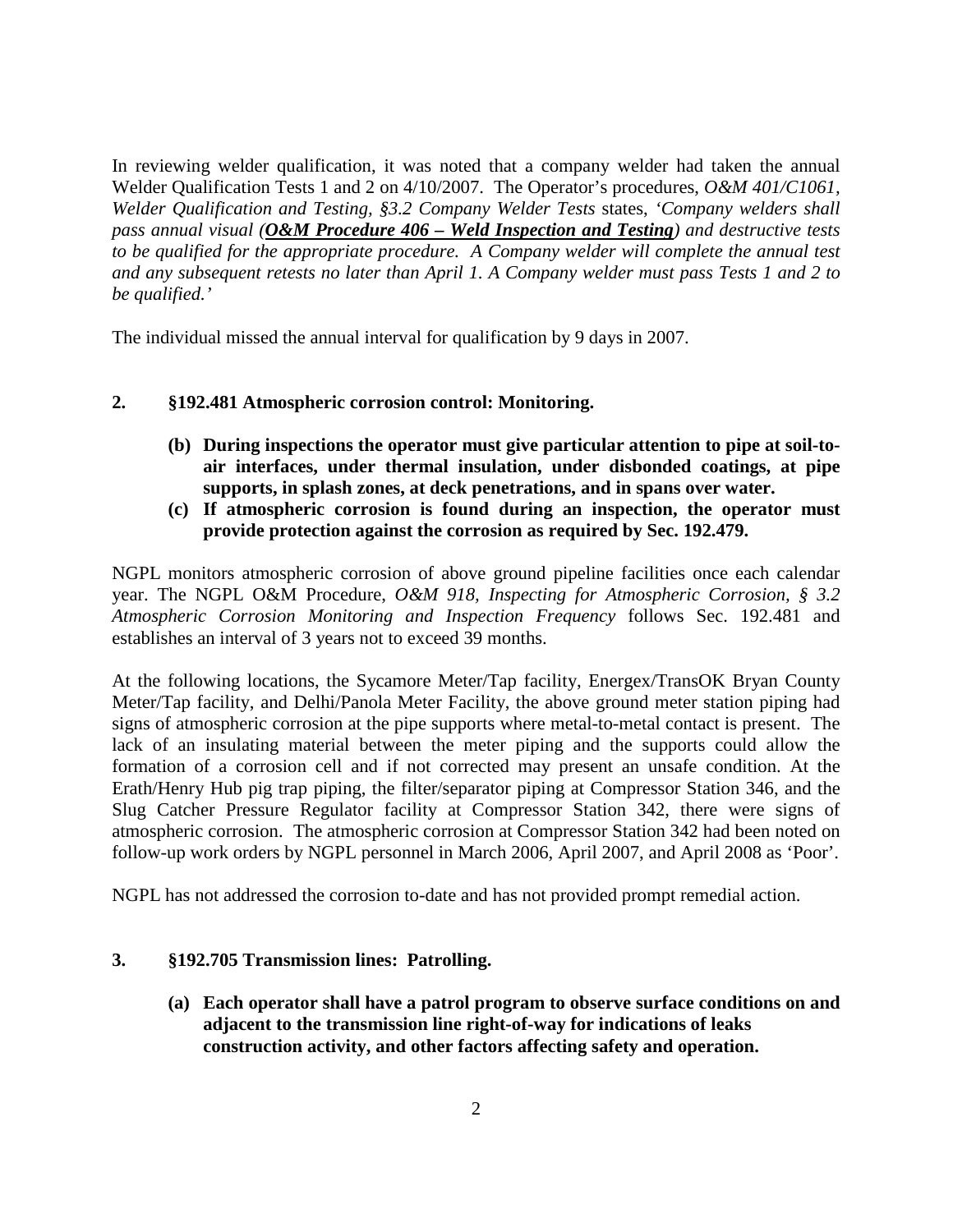It was observed during the inspection, numerous areas of the right-of-way (R/W) that were in need of attention. North of Bridgeport, TX at SR 101 and the railroad, there was a distance of approximately 300 feet separating the highway and railroad at the OE pipeline crossing. The railroad paralleled the highway and ran behind the residences and businesses in the area. The R/W between the railroad and the highway was obstructed with a vacant, dilapidated mobile home and a very large trash pile of various sizes of lumber, metal, and old drill stem piping of different sizes.

At the start of the Willis Lateral, there was a tree growing in the middle of the R/W. The tree was cleared from the R/W in May.

Other areas needing R/W work due to vegetation overgrowth or the tree canopy are: the US 287/RR crossing of the OE line; the 20inch line north in the North Lansing Storage Field; the GC #1 crossing of the Sabine River; the GC #3 north of the Angelina River crossing; the GC #1 and #2 south of TX SR 103 crossing; and the GC #1, #2, and #3 on the south side of the Trinity River.

Since NGPL uses aerial patrolling to satisfy the patrol requirements, the Operator must ensure that the right-of-ways are clear and unobstructed.

## **4. §192.707 Line markers for mains and transmission lines.**

- **(a) Buried pipelines. Except as provided in paragraph (b) of this section, a line marker must be placed and maintained as close as practical over each buried main and transmission line:**
	- **(2) Wherever necessary to identify the location of the transmission line or main to reduce the possibility of damage or interference.**

At numerous locations throughout NGPL, there were areas where pipeline markers were missing. Roadway crossings, railroad crossings, and fence lines had sufficient markers, but along the pipeline right-of-ways away from these crossings and fence lines, the placement of markers were few and far between. Pipeline markers are missing along the right-of-way in the vicinity of MP 461 for GC #1 and #2; north along the right-of-way for GC #1, #2, and #3 near MP 473; south from TX SR 154 along the right-of-way for the GC pipelines near MP 450; west along the 30 inch Longview Lateral from MP 450; north along the GC #3 line from the Angelina River near MP 369; south from TX SR 103 near MP 363 along GC #1 and #2; south from TX FM 1818 near MP 353 along GC #1 and #2; north from the MC & SA RR near MP 332 along GC #1 and #2; south beyond the fence line near MP 332 along GC #1 and #2; west along the Hagist Lateral from MP 15 at TX CR 351; east along the Hagist Lateral from MP 15 at TX CR 351 beyond the fence line; and south from the Aransas River near MP 77 along the GC #1 and #2.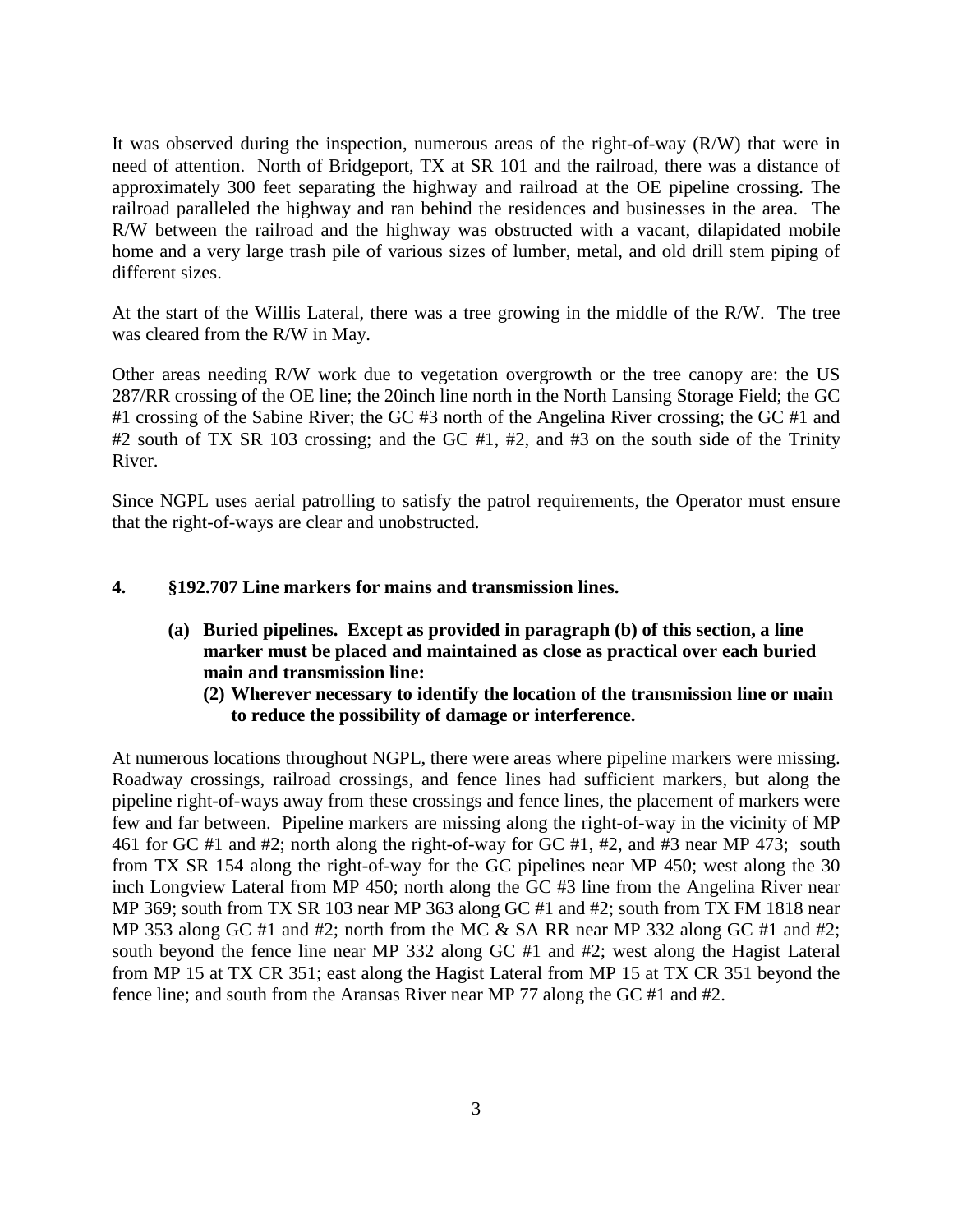#### **5. §192.751 Prevention of accidental ignition.**

**Each operator shall take steps to minimize the danger of accidental ignition of gas in any structure or area where the presence of gas constitutes a hazard of fire or explosion, including the following:**

## **(c) Post warning signs, where appropriate.**

During the inspection process, it was noted at MP 412, Mainline Valves 446 and 2446 need new 'No Smoking' signs. The markings on the present signs were totally obscured and unreadable. At MP 4 on the LA #1 line at the Trunkline Meter/Tap Facility, 'Caution - No Smoking' signs are needed as per NGPL's procedures, but none were present. In both cases, NGPL replaced and/or added the signs by the next day of the inspection.

#### Warning Items

With respect to item(s) 1, and 5, we have reviewed the circumstances and supporting documents involved in this case and have decided not to conduct additional enforcement action or penalty assessment proceedings at this time. We advise you to promptly correct these item(s). Be advised that failure to do so may result in Natural Gas Pipeline Company of America being subject to additional enforcement action.

#### Proposed Compliance Order

With respect to item(s) 2, 3, and 4, pursuant to 49 United States Code § 60118, the Pipeline and Hazardous Materials Safety Administration proposes to issue a Compliance Order to Natural Gas Pipeline Company of America. Please refer to the *Proposed Compliance Order*, which is enclosed and made a part of this Notice.

#### Response to this Notice

Enclosed as part of this Notice is a document entitled *Response Options for Pipeline Operators in Compliance Proceedings*. Please refer to this document and note the response options. Be advised that all material you submit in response to this enforcement action is subject to being made publicly available. If you believe that any portion of your responsive material qualifies for confidential treatment under 5 U.S.C. 552(b), along with the complete original document you must provide a second copy of the document with the portions you believe qualify for confidential treatment redacted and an explanation of why you believe the redacted information qualifies for confidential treatment under 5 U.S.C. 552(b). If you do not respond within 30 days of receipt of this Notice, this constitutes a waiver of your right to contest the allegations in this Notice and authorizes the Associate Administrator for Pipeline Safety to find facts as alleged in this Notice without further notice to you and to issue a Final Order.

In your correspondence on this matter, please refer to **CPF 4-2009-1012** and for each document you submit, please provide a copy in electronic format whenever possible.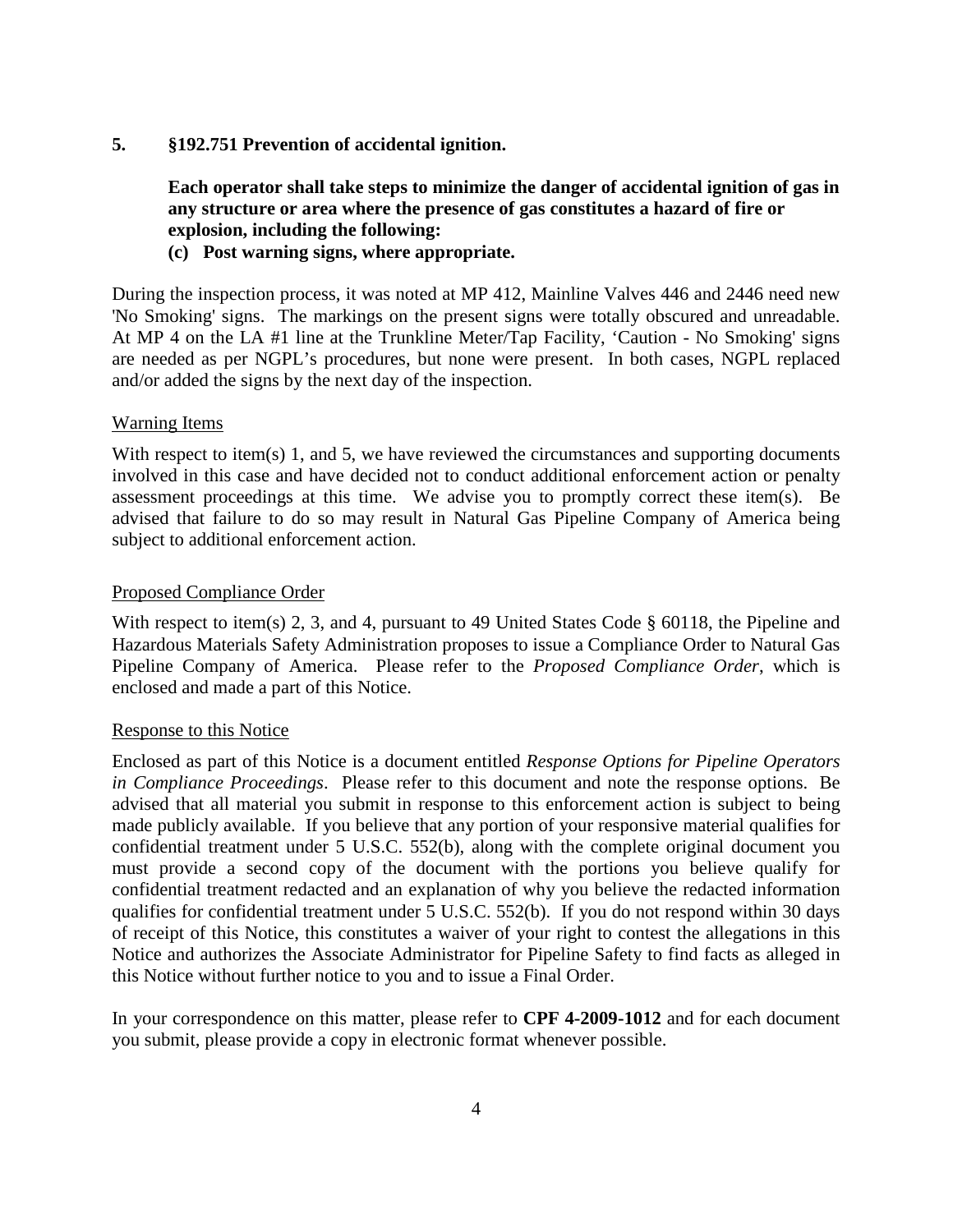Sincerely,

R. M. Seeley Director, Southwest Region Pipeline and Hazardous Materials Safety Administration

Enclosures: *Proposed Compliance Order Response Options for Pipeline Operators in Compliance Proceedings*